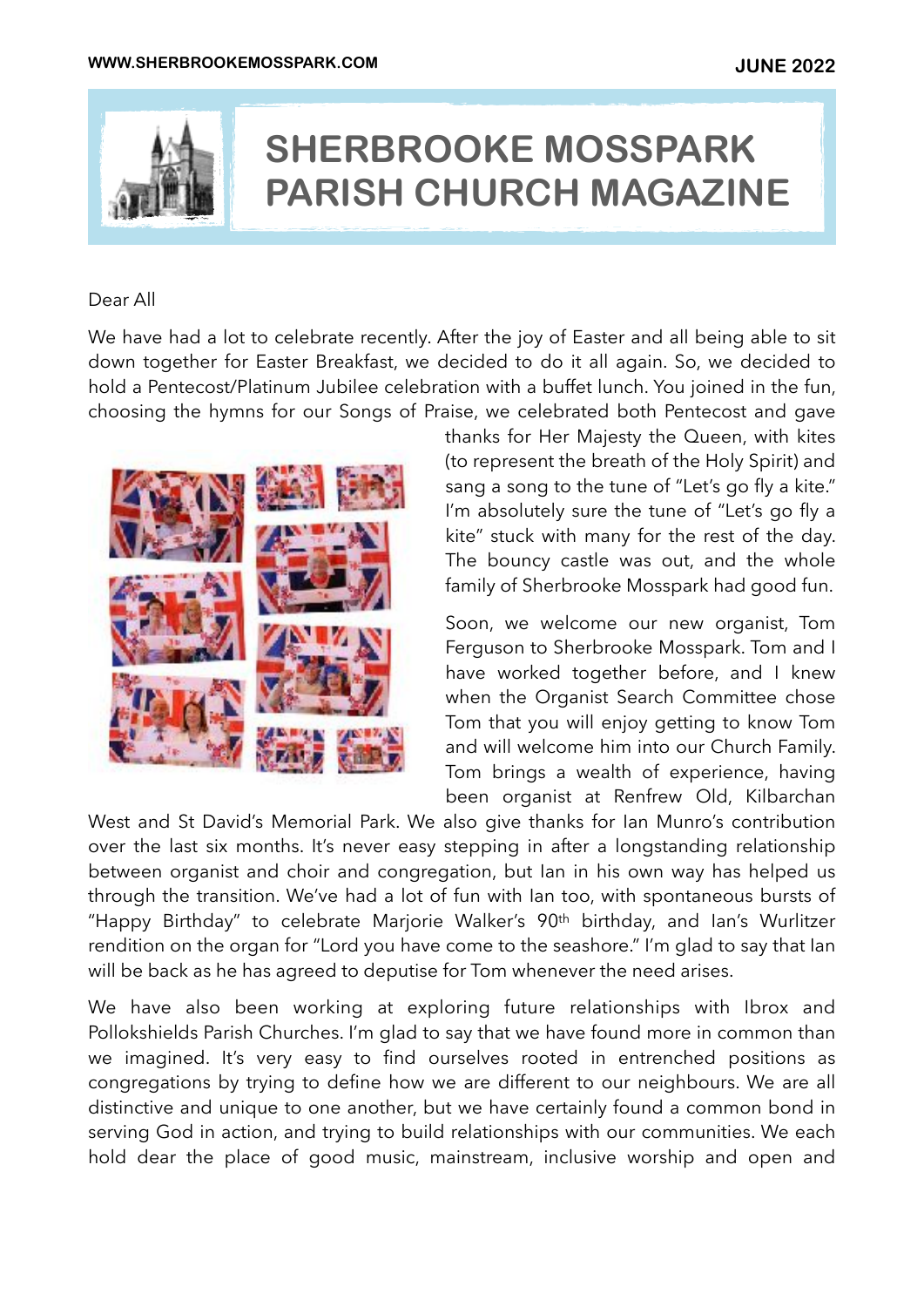#### **WWW.SHERBROOKEMOSSPARK.COM JUNE 2022**

generous hospitality. That's a lot to build on and I am confident that we can find good ways of working with one another as the Presbytery Planning Process continues.

There's a great deal to be positive about. And I know that this will stand us in good stead in responding to what is going to be a very difficult time ahead. We, as a nation are coasting right now, with a sense of false security, towards a winter, whether it be harsh or mild, will see some people making very real choices between heating or eating. Short of dramatic government intervention, we need to respond to this with action. Last night, at our cluster meeting, we talked about providing a space for a community meal and warmth during the winter months, and next week we will discuss how to make this happen. I believe that together, with our cluster congregations and other partnerships, we can provide warm spaces, and help those most in need. This will need your help and support and if you want to be a part of this project as it unfolds, please email me on [adillon@churchofscotland.org.uk](mailto:adillon@churchofscotland.org.uk).

As we celebrate and give thanks, let us also pray that we can put our faith into action, and face whatever the future holds.

Your minister and friend

Adam

# ✏ **Christian Aid 2022**

Thank you everyone for your efforts in this year's Christian Aid week. On 7th June I banked £2162.06 for Christian Aid. This was made up from:

| Coffee /tea donations.     | £ 141.85 |
|----------------------------|----------|
| Craft stall donations.     | £478.00  |
| Pentecost lunch donations. | £ 286.81 |
| Christian Aid envelopes.   | £1255.40 |

There were also a number of Gift Aid Declarations which will amount to £200 approximately tax back for Christian Aid.

Thank you to everyone who donated in cash and kind to all these events. We could not have done it without you. A special thanks to everyone who helped with the stall and Mags and Janis for their support in counting and checking the money. It was much appreciated.

Ruth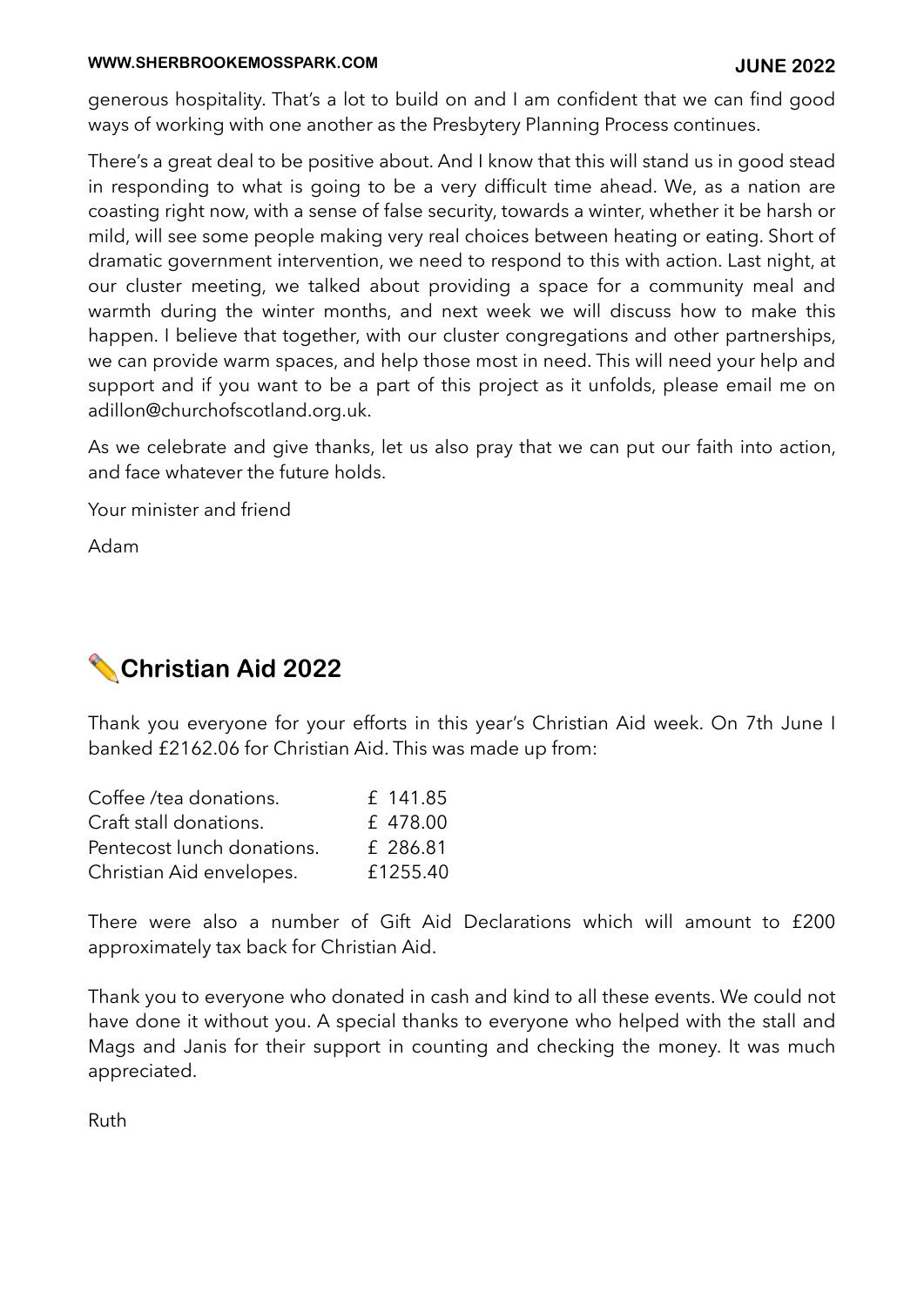#### ✏ **Update from the Session Clerk – June 2022**

May and into early June seems to have been a very busy period for our church community. It was a delight to witness the return of our annual Plant sale to full strength: the hall full of amazing plants, some of which were homegrown; the coffee stations going like the clappers, brilliantly supplied by Jan and her amazing scones and the scouts running the bouncy castle and providing plant carrying services. A huge thank you must go to Marjorie McGhie, Stuart Hislop and the whole Plant Sale team who created a brilliant day of fellowship and important fund-raising event for the church.

Not long after, we seemed to be heading towards the joint celebration of the Church's birthday at Pentecost, wrapped around the Queen's Platinum Jubilee celebration. As part of the fun, the Women's Group participated in a Women's Institute initiative of knitting Corgis to mark the Queen's jubilee; the idea took off and we ended up with over 20 corgis which were named and presented after our Pentecost and Jubilee lunch. The Social committee created a super celebratory lunch after our Songs of Praise service and it was certainly heartening to witness our church community celebrating together.

The Organist appointment Committee had a good level of response from several applicants and interviews were held in mid-May for our new Organist and Music Director. I am delighted to report that Tom Ferguson was unanimously voted as the strongest candidate and he has accepted the position. We are hoping Tom will be starting with us at the beginning of July.

The Presbytery Planning process continues and the first of our Cluster meetings was held on Wednesday 8<sup>th</sup> June at our church. The meeting was held with Ibrox and Pollokshields Churches and a fruitful discussion ensued with many of our values and theologies aligning. Our work will continue during June, culminating in producing a Joint Mission Plan which will be presented to Glasgow Presbytery. I would like to thank Ruth Sills, Andy Hadden and Garry Borland who have agreed to be our 'Cluster team' along with Adam and I. We will keep you all updated as we move forward through this process.

On the family front, we have been away to the North coast of Scotland in Stella (our Campervan) visiting our friend in Loch Carron, onto Glenbrittle in Skye and finishing off in Arisaig – what a beautiful country we live in!

Many best wishes for the holiday months ahead

Clare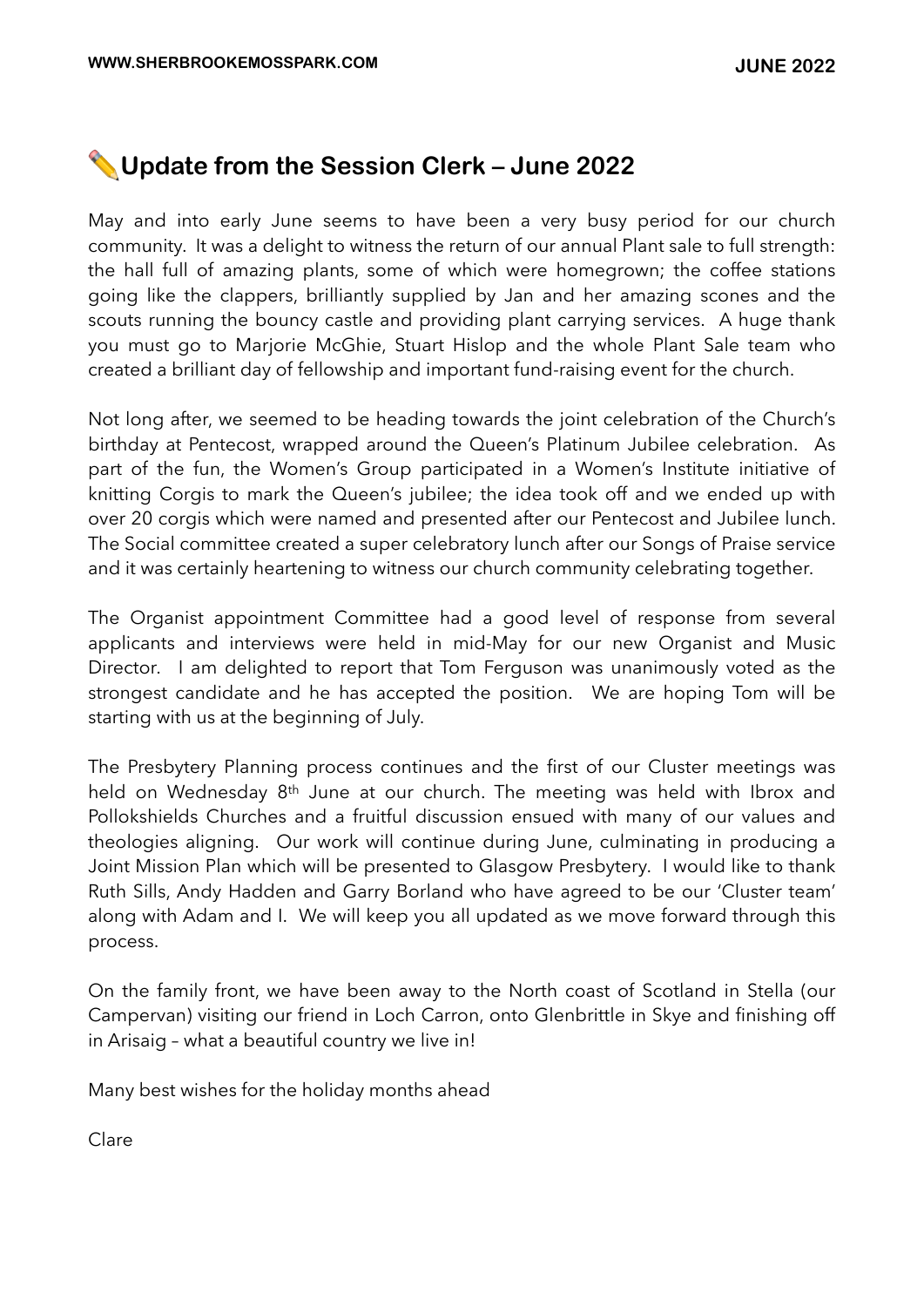

Young church has now been running for 4 weeks. Numbers are small but the children who come along are brilliant.

We have been reading the story of Joseph and the children have been doing crafts like decorating Joseph's coat on gingerbread biscuits then eating him. Which was a lot of fun!

Messy Church will be starting in September in Mosspark Bowling Club and on Saturday 18th June we will hold our first Muddy Church in Maxwell Park. Catch up on how we got on in our next magazine.

Susan Graham Community Outreach Worker

# ✏ **Scout Update**

The 159th was privileged to host a performance of the Goofus Theatre company in the church hall on Thursday 9th June. Around 50 young people and church members attended and were treated to a fascinating puppetry display of 'Lilly and the Heron'. Goofus specialise in taking theatre into the community and making professional performances accessible to people who perhaps wouldn't go to the theatre. With this in mind Goofus had already played to families at the Barrowfield Community Hall in Dennistoun (through Halliday Foundation) and clients of the Preshal Trust in Govan: the Sherbooke-Moss Park gig was the last of this tour, but I know they will be back to visit us again in the not too distant future.

'Lilly and the Heron' was a beautifully written piece concerning a girl who had lost her voice but found her courage and speech again through an act of bravery. All original script, music and table top puppets were created through Goofus and this generated an imaginative and magical 30 minutes for us all. The whole audience loved meeting Lilly and the Heron after the performance and we were able to see how they moved and the creativity behind the theatre.

Thank you to Cameron and Pat McIntyre for helping at the event and we look forward to their return.

Nigel Williams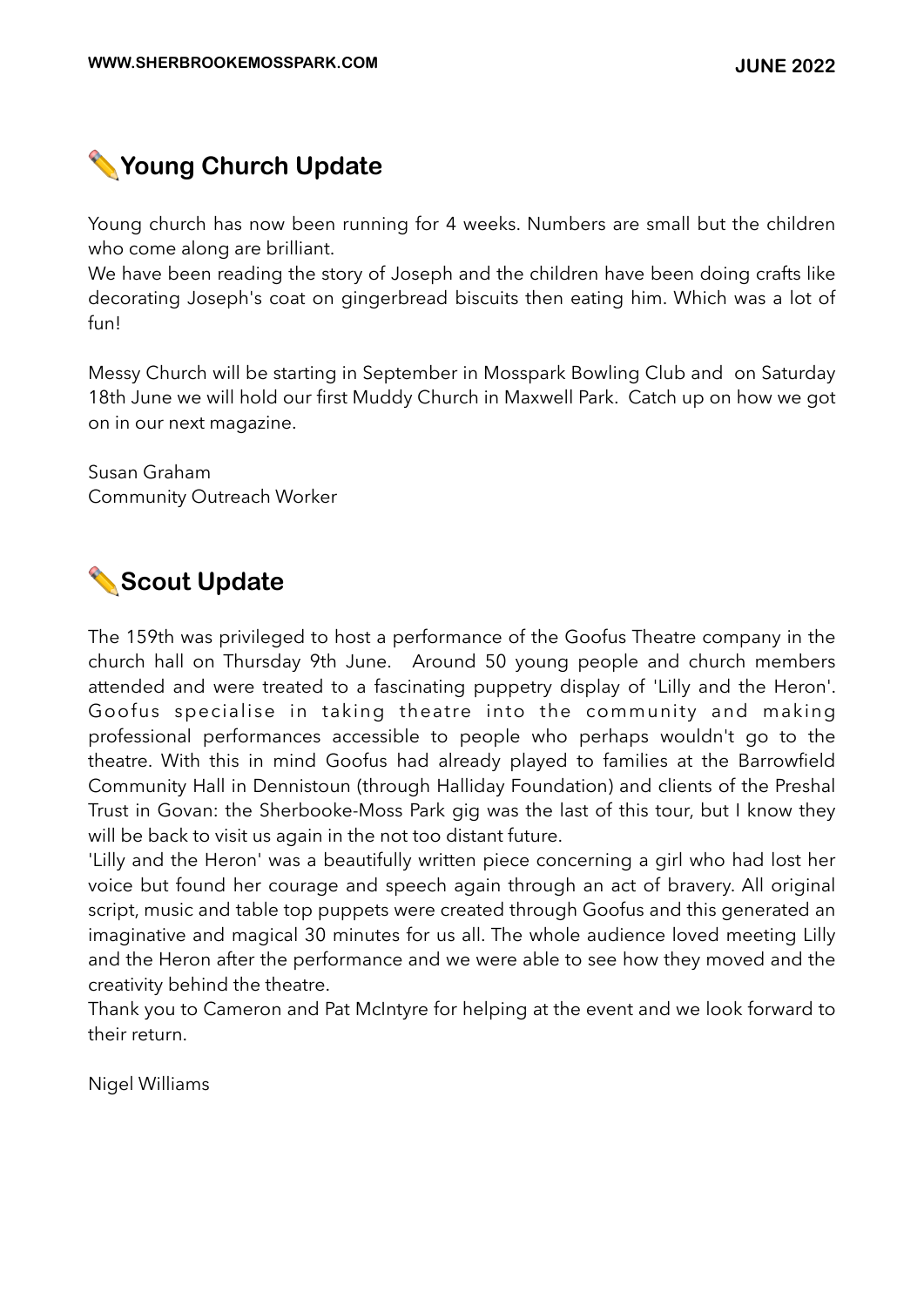#### ✏ **131st Rainbows, Brownies and Guides**

I thought I would just give you a little update on what has been happening in Mosspark. We are now all back to "normal" and meeting every week in the hall. Our Rainbows and Guides numbers are very healthy with a little waiting list for Rainbows but our Brownie numbers could be better although we hope that will improve when the Rainbows move up after the summer break.

Over the last session we have been doing all sorts of things and many of the girls have gained interest and skills builders badges. Most of the girls attended our Skills Builders days at our campsite at Achachairdeis where they learned how to put up tents, cook marshmallows, build dens among other things and everyone gained their Have Adventures Skills Builder badge. Both days were great fun although the Guide day was very wet and although the Rainbow and Brownie day was a lovely day weather-wise I did manage to fall and crack a rib!!! We have also been celebrating the Queen's Jubilee with various activities. The Guides had a great time at our Division Camp again at Achachairdeis in glorious weather and everyone had a great time.

We will be back in September full of enthusiasm for the year ahead and hopefully lots of new girls joining in the fun.

The Leaders - 131st Rainbows, Brownies & Guides

# ✏ **Letter to the Guild**

Thank you so much to the Guild for the gift of £20 to Horatio's Garden Scotland following Lorna Rice's recent talk. It is so kind of you to support our work to improve the lives of people affected by spinal injury.

Horatio's Gardens, in the heart of spinal centres, are uplifting natural sanctuary for patients, their families and the NHS staff in contrast to the clinical environment of the wards.

Your support is vital to help fund the care of the gardens and the charity's garden therapy and arts programme – bringing purpose and creativity to rehabilitation for patients spending long stays in hospital.

We are so grateful for your help - thank you for being part of Horatio's Garden.

Dr Olivia Chapple

Chair of Trustees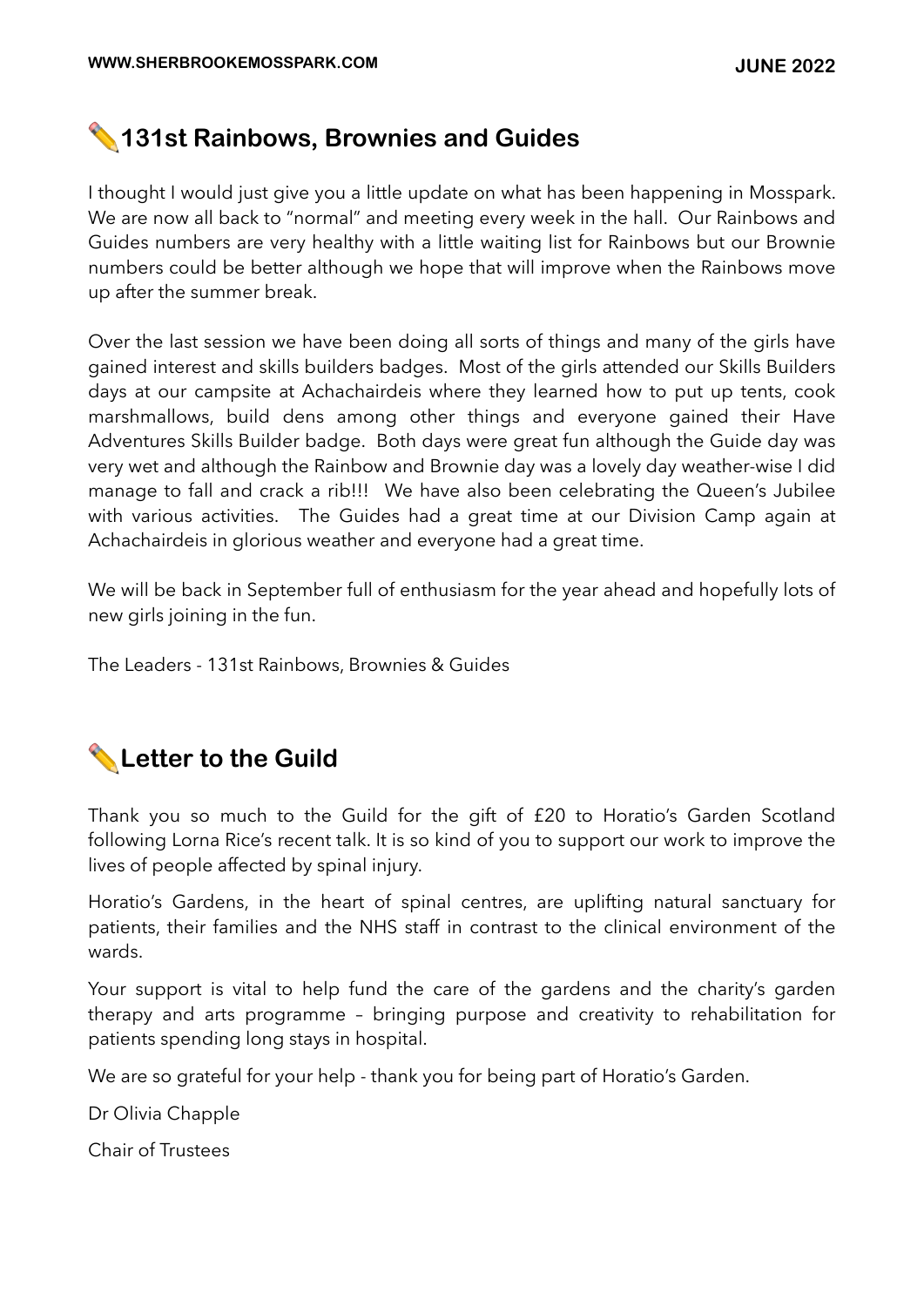## ✏ **A View from the Console**

Having inhabited the North End of the church, seated at your fantastic 'kist o' whistles' since early February, my brief stay is drawing to a close. I would like to thank everyone at Sherbrooke for making me feel so very welcome; particularly Adam, who knew my style of organ playing, and **STILL** asked if I would fill in for a few weeks!

I have been very impressed with the dedication, skill and good humour of the choir and would like to express my gratitude to them - individually and collectively - for their unfailing help and support over the past few weeks. (Dealing with someone new is always stressful and I hope my 'style' hasn't been too traumatic for your choir!)

It has been a pleasure to be part of Sherbrooke Mosspark, if only for a while, and I wish you all well for the future. I will be back in August for a couple of Sundays; you have been warned!!

Ian Munro

#### ✏ **Women's Group Summer Social Wednesday 1st June**

We were delighted to return to House for an Art Lover for our Summer Social on 1st June. Close to sixty ladies attended on a lovely summer evening. Everyone thoroughly enjoyed the food and the chat and we were very well looked after by Christos and his team. Many thanks to everyone who supported the event. We are booked again for Wednesday 31 May 2023 so put the date in your diary.

The Women's Group 2022-23 session will start on 1 September. If you would like to be added to the list of those receiving email information on the meetings please contact [jan.bostock@hotmail.co.uk.](mailto:jan.bostock@hotmail.co.uk)

# ✏ **Let's Play**

Going back to university to study Applied Music at UHI has been a very exciting and enjoyable challenge. When I started 3 years ago I had never composed any music at all and I had a lot to learn! Our composition task this year was to write 10 minutes of music that meant something to us. When I wrote the music last year for Tom's retirement I had no idea how difficult it would be to sing, despite this the choir made it sound so good! This year I wanted to write something which was much easier to sing and the choir have been real troupers trying out samples and giving me very honest feedback throughout the composition process. My tutor was delighted that I was writing for a specific group of singers and that I was getting feedback on the singability of my work. It was a privilege to have my psalms sung during worship and I'm so grateful to the splendid choir members for their support and patience.

Grace Guse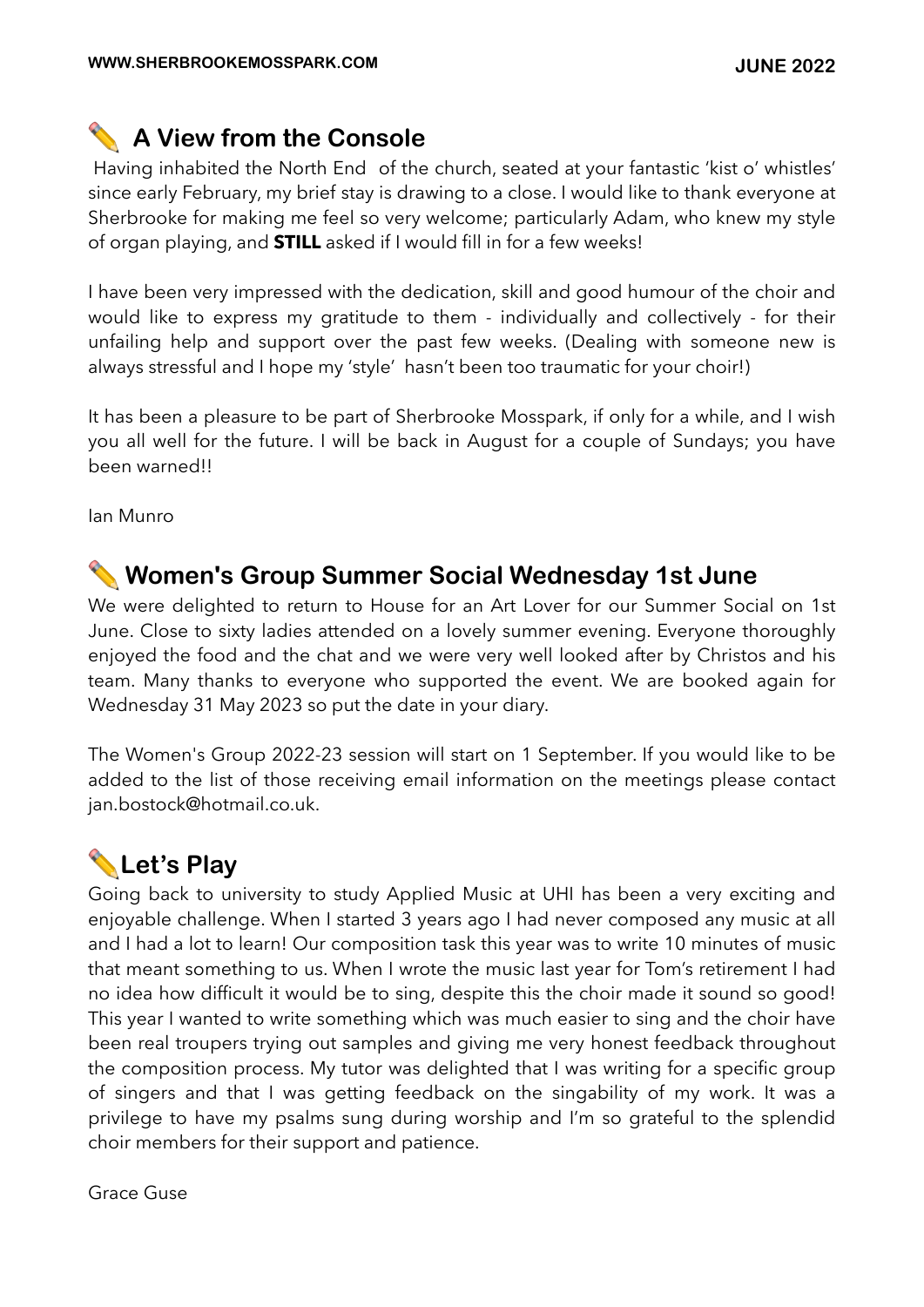## ✏ **Plant Sale - A brief History**



Now that we have enjoyed the return of the Plant Sale I thought it would be interesting to document its evolution.

The Plant Sale was the idea of Seona Maguire and her late husband John. In 1989, when the church was looking for a new fundraiser, Seona suggested a plant sale similar to the one held at her previous church, Trinity Church, Renfrew. The plants for that sale were supplied by Alastair Urquhart, owner of Greenhead Nursery at Inchinnan and a neighbour of Seona's when

she lived in Renfrew. Alastair agreed to the sale but had no delivery van – the helpers had to drive to the nursery and collect everything by car themselves – quite a task!

The first Plant Sale, held on 12th May 1989, was a great triumph and raised £1,105. It's worth noting that since then similar sales have become popular with churches and other charities – competition for us.

Over the years the nursery expanded and when Alastair died it was taken over by his son and daughter-in-law. Fortunately they started to rent a van to deliver the plants but times were changing, the nursery was sold and the last order we had from Greenhead was in 2011.

Looking around for another supplier we were lucky to find that McLaren's Nursery in Lugton was prepared to fill the gap. This is a marvellous family-run nursery with a first class reputation and vast selection of plants. Since 2012 we have been happily supplied by them with their stock being augmented by donated home-grown plants.

I'm delighted to say that the Plant Sale, has continued to be a significant event in the church calendar. The second Saturday in May has become quite a special day in the parish with the addition of coffee, freshly baked scones and the Bouncy Castle providing a festive atmosphere. After all our expenses the proceeds this year were £2,855 – a terrific result.

Thanks to everyone involved whether it was growing plants, assembling orders, helping on the day or running the tea-room. Special thanks also to the Scouts who helped in so many ways.

Now all that remains for me is to wish you a 'happy and glorious' summer.

Marjorie McGhie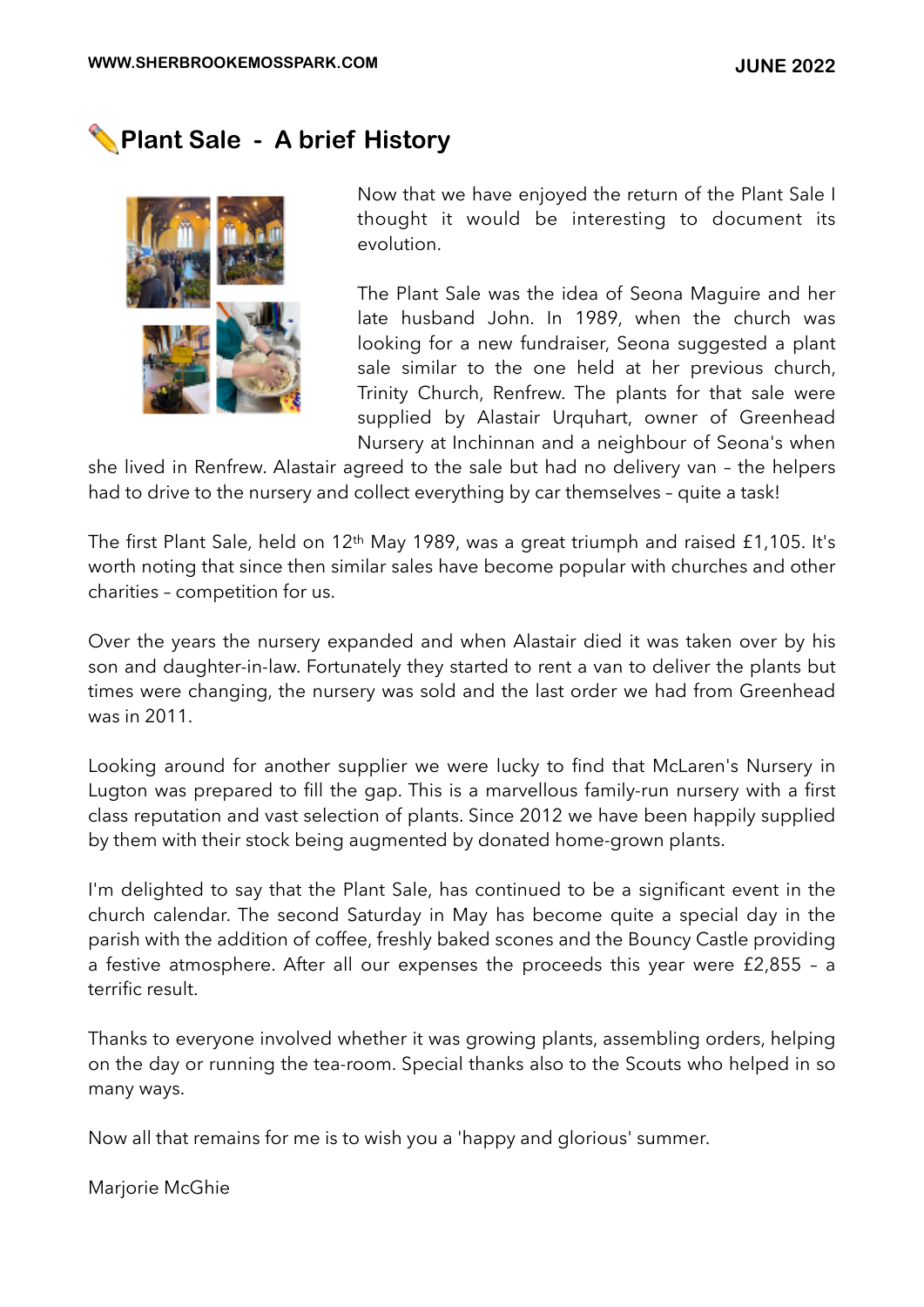

After being prevented by COVID from meeting and singing for two years, the resumption of regular meetings of the AM Chorus, which started in February, was so successful that members agreed that meetings of the Chorus would continue into the early summer (May and June). The last meeting of the session was held on Wednesday 15th June. Members have continued to enjoy the music and singing, and also the fellowship after it became possible once again to have a cuppa and a chat after the meetings.

The Chorus is indebted to Alice Guse for all her dedicated work after taking over as Music Director. Alice's 'rehearsal notes' about all the meetings are in the AM Chorus section of the church website. They make interesting reading (do have a look), as they outline the programmes and show the range of songs enjoyed by the Chorus at the meetings. They also show the progress being made by the Chorus under Alice's direction. Well done, Alice! Sincere thanks are also due to Muriel Manning for taking over as accompanist on the piano.

After a summer break we hope to resume in September, with Alice continuing to act as Music Director, if possible. Further information will be intimated closer to the time, including meeting dates and whether meetings will be every Wednesday in the Small Hall (as in previous years), rather than fortnightly in the Large Hall, as during the past session. The possibility of 'performing' at a church social event may also be explored.

The Chorus members look forward to meeting up again in September. We would encourage other church members to come along too, as well as reminding everyone that all amateur singers are welcome – whether church members or not. This is a choir for the community, although it is associated with our church and has the use of church facilities, and we welcome everyone who enjoys singing, however 'amateur' they may be!

Thanks also to the other members of the support team – Pat, Marjorie and Neil.

Andrew Normand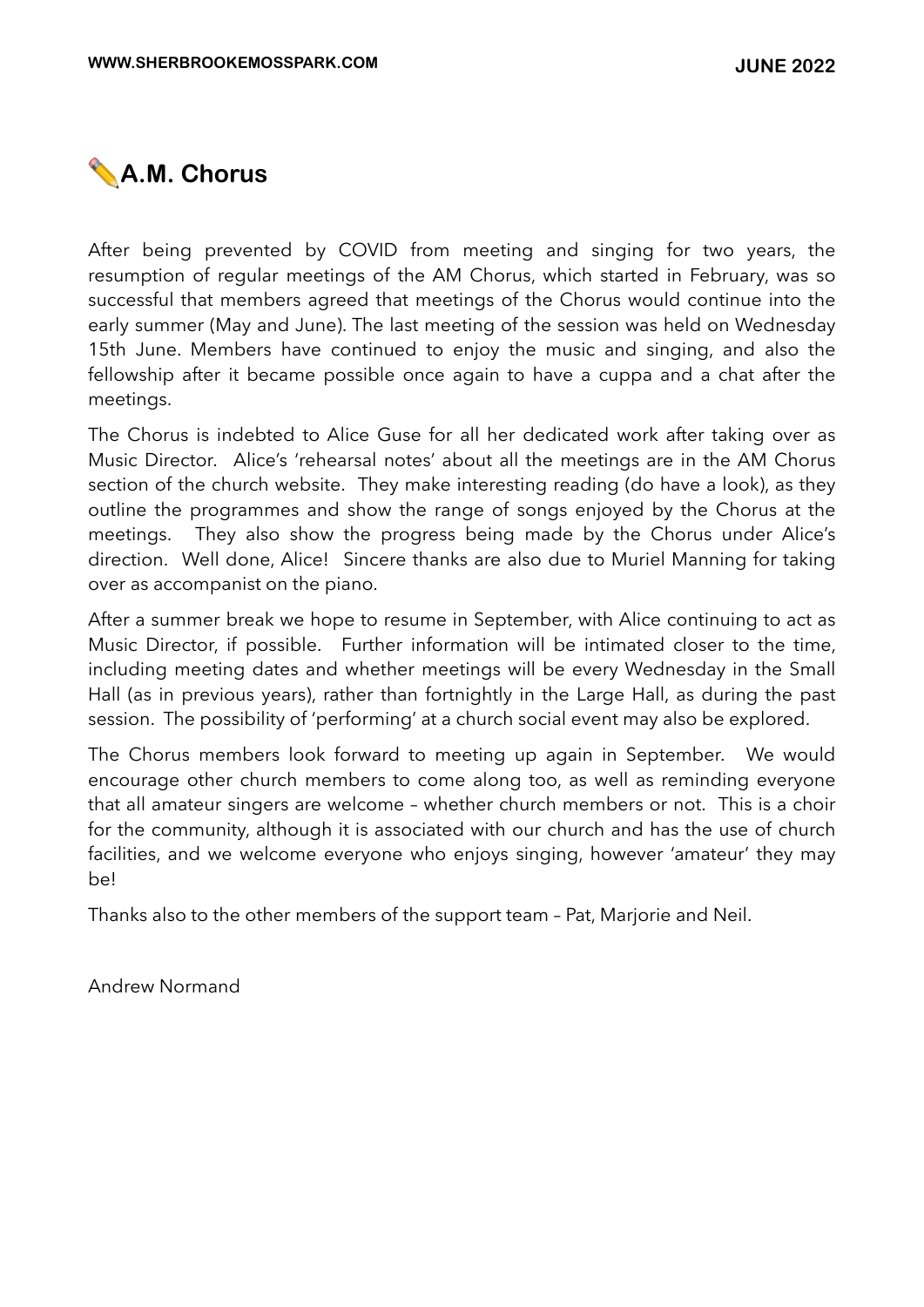### ✏ **The Day we went to Rothesay Ho!**



A small but very select group from Sherbrooke Mosspark gathered in the wonderful setting of Wemyss Bay Rail Terminal / Pier for the crossing to Rothesay last Thursday.

The cosy tearoom served us excellent mugs of coffee along with home baked chocolate cake to set the tone for the voyage across the estuary along with our quide and mentor David Walker in the ideal manner…. Initial reminiscing took place with Elizabeth MacIntosh (widow of the late Iain erstwhile Scout Leader of the 159th which in his time was a Sea Scout Group)

Into Rothesay Bay past Toward Point and Lighthouse to berth at the pier in the heart of the town.

We already realise the history of the environment by the amazing panorama of properties reflecting the association with Glasgow at the turn of the 19th to 20th Centuries! Stone Built Villas and Tenements in all shades of sandstone ( Red, Blonde). Pollokshields with a sea view!

Perhaps sad to reflect that much of this was created on the profits of the Barons of the time from tobacco and alcohol from across the pond!

We have now disembarked into the centre of the metropolis and find it interesting that the majority of the retail outlets are small privately owned shops with the exception of the Ironmongery Store which is extremely large and stocks a multitude of items to cover most needs in any household ( the benefit of there being no B&Q outlet anywhere near)

As a group we take in some of the more historically interesting buildings and places close at hand: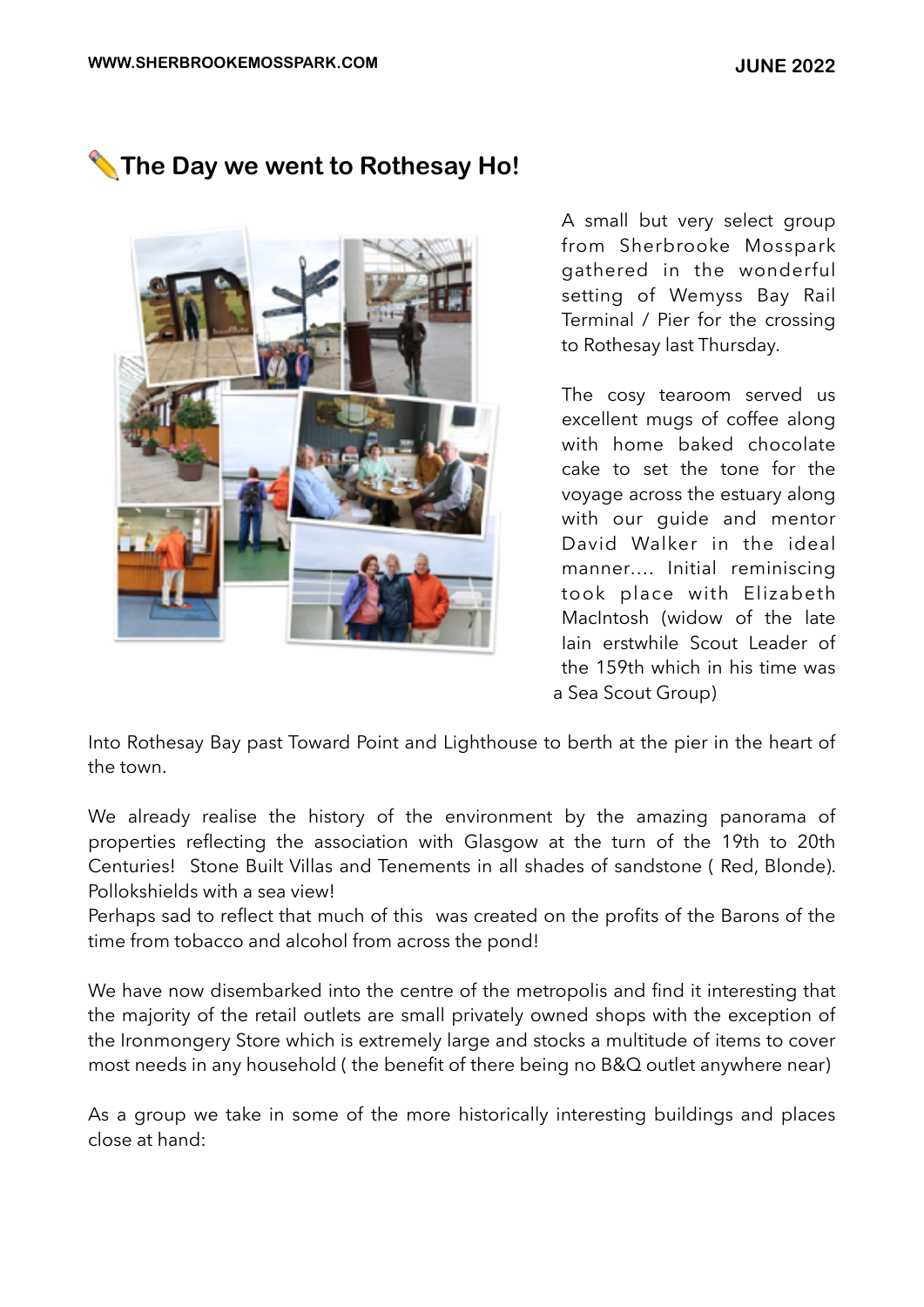#### **WWW.SHERBROOKEMOSSPARK.COM JUNE 2022**

The ruins of Rothesay Castle are literally a stones throw from the pier confirming that no matter where you go in Scotland you come across the evidence of battles caused by race, religion or class!

From the Castle we walk across to the Theatre/ Cinema/ Hall by crossing an imaginary line symbolising the fault line between Highland and Lowland Scotland. Another few yards take us into an amazing Wrought Iron edifice housing The Scottish Tourist Board with a staff of three very pleasant ladies very willing to share their knowledge to anyone willing to listen. The stock of souvenirs is both tasteful and useful.

Unfortunately as we reach this stage the Scottish climate shows its hand as the black clouds close in and the mouth of Loch Striven disappears! Fortunately we are close to the pier and make a beeline for the gangplank and the haven of the ferry and the return to Wemyss Bay!

Our compliments to all individuals who helped us whether at Wemyss Bay, Rothesay or on board MV Argyle for their courtesy and pleasant demeanour!

Ranald Findlay

# ✏ **The Church of Scotland General Assembly 2022**

The 2022 General Assembly was held from Saturday 21st May until Thursday 26th May. It was a hybrid event, with some attending the Assembly Hall and others participating online. Proceedings were live streamed on the Church of Scotland's website. The full volume of Reports and other documents are available on the publications page of the website and the June edition of Life and Work contains a round-up of this year's Reports. Rev. Dr Iain Greenshields, Minister of St. Margaret's Community Church in Dunfermline, succeeded the Rt. Hon Lord Wallace of Tankerness as Moderator and Rev Fiona Smith was appointed as Principal Clerk of the General Assembly, succeeding Rev. Dr George Whyte.

Among the various reports presented, the report of the Safeguarding Committee was delivered by its Convenor and our Minister, Rev. Adam Dillon. The report of the Legal Questions Committee was delivered by its Convenor, Rev. Dr Grant Barclay, Convenor of the Legal Questions Committee, Principal Clerk to Glasgow Presbytery and newly appointed Chaplain to the Queen.

Sherbrooke Mosspark Church was not called to be represented at this year's General Assembly, but the proceedings are open to all and are always a fascinating insight to the many facets of the wider work of the Church.

Una Heaney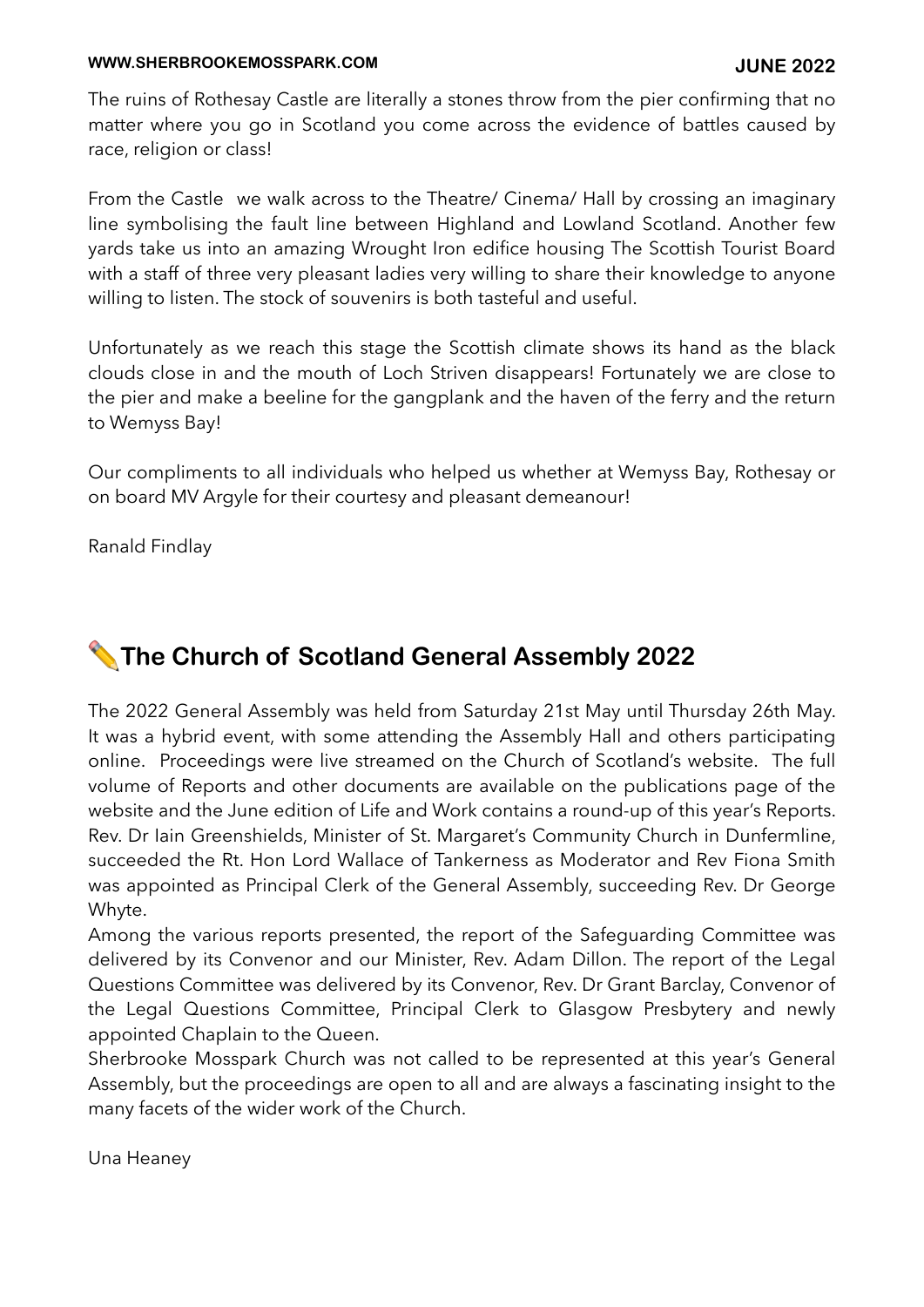# ✏ **Trussell Trust Appeal**

The last 2 years have changed all our lives and during the lock-down the foodbank continued with reduced volunteer numbers. Glasgow City Council have been excellent in supporting families with food boxes but as we "learn to live with Covid", that support has stopped.

I've been back at the foodbank for the past year or so and we seem to have stepped out of the frying pan and into the fire. We are now faced with a 'cost of living crisis' with families plunged into 'fuel poverty' and increasingly having to decide whether to "heat or eat". Sadly we have seen users return packets of spaghetti simply because they can't afford the electricity to boil a pan of water.

As always, the Trussell relies on direct food donations. It also receives financial donations from individuals as one-off donations or monthly direct debits but the deeds of the Trust mean that we can only buy food and we aren't allowed to buy non-food items. Food donations are always needed but non-food essentials are also required.

Such donations might include:

| Tinned fish                  | Tea          |
|------------------------------|--------------|
| Tinned fruit                 | Coffee       |
| Tinned vegetables and pulses | Soap         |
| sugar                        | Shampoo      |
| Semi-skimmed UHT milk        | Toothpaste   |
| <b>Breakfast cereals</b>     | Toothbrushes |
| <b>Biscuits</b>              | Razors       |
| Diluting juice               |              |

Sadly the forecast is that the cost of living crisis will only deepen as inflation rises. With Adam and the Kirk Session's approval, the collection boxes are now back at the back of the Church (under the big stained-glass window) and all of us at Ibrox Trussell appreciate your continued generosity.

Isobel Gaudoin